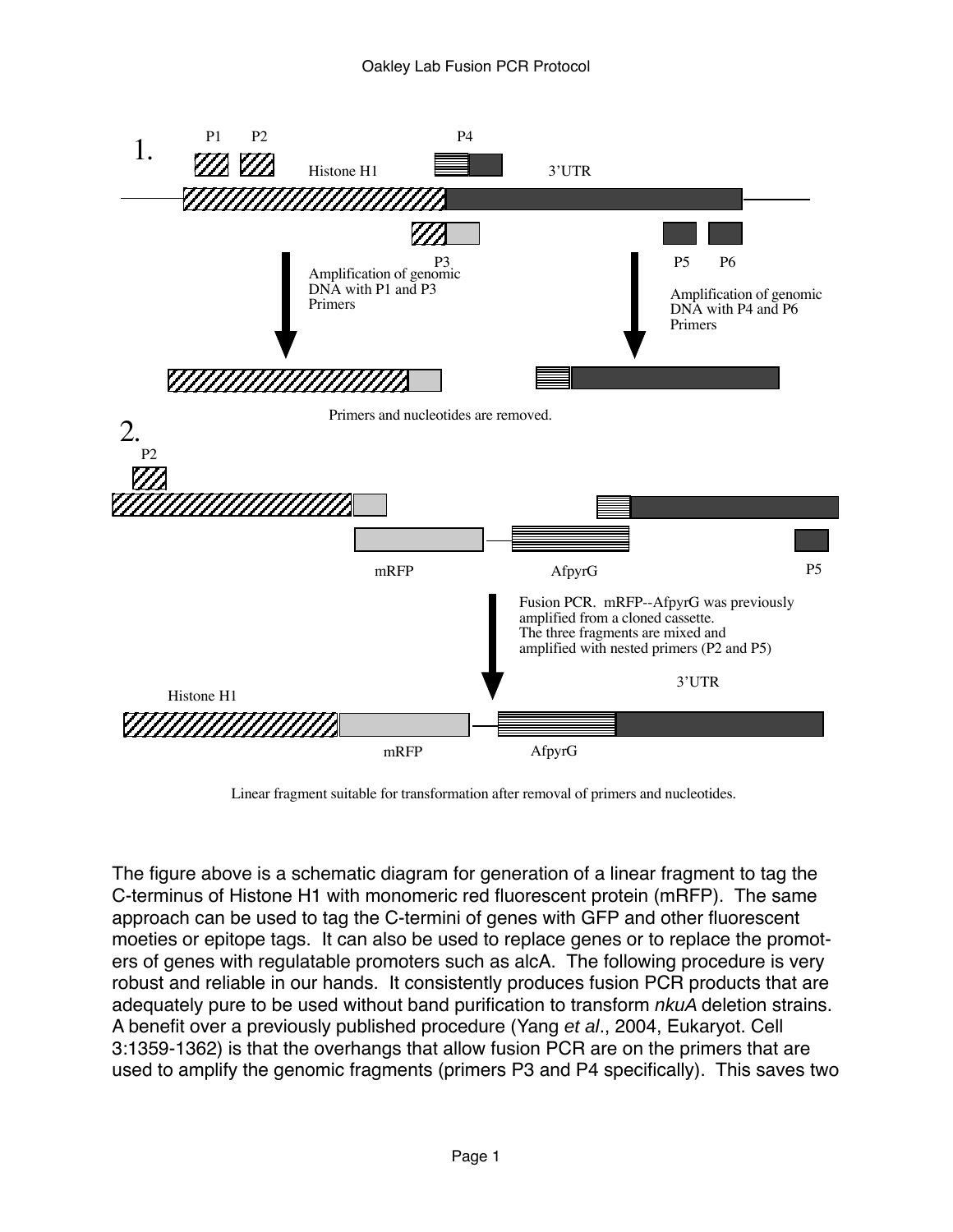primers from the previous procedure and allows the cassette (mRFP--AfpyrG in this case) to be amplified once, frozen and aliquots used in many fusion PCR reactions.

First one needs to order six primers (P1-P6) as shown in step one. We normally use homologous flanking regions about 1000 bp in length so P2 and P3 would normally be about 1000 bp apart as would P4 and P5. P1 is just "outside" P2 and P6 is just "outside" P5. P1, P2, P5, and P6 are normally about 18-21 bp in length and have a melting temperature of about 60°C using the following formula for melting temperature.  $T_m = [(C \times C)^2]$  $+$  G) X 4]  $+$  [(A  $+$  T) X 2] where C = the number of C's in the primer, G = the number of G's in the primer, etc.  $T_m$  is of course in <sup>o</sup>C. Longer primers do not work better and often work worse than primers of this length.

Primers P3 and P4 are longer.



P3 Using P3 as an example:

This segment is identical to the antisense of the 3' end of the Histone H1 coding region. It is 18-20 bp in length and has a melting temperature of approximately 60ºC.

This segment is identical to the 5' end of the cassette.

 We normally include a "GA linker" at the 5' ends of fluorescent proteins and other Cterminal tags. This is a nucleotide sequence that encodes five glycines and five alanines (GAGAGAGAGA). This sequence of amino acids is quite flexible and makes it less likely that the fluorescent protein will interfere with the structure of the C-terminal region of the protein to be tagged. To minimize nucleotide repetitiveness in the sequence we use the following sequence (designed by the Osmani lab):

5' ggagctggtgcaggcgctggagccggtgcc 3'

We have incorporated this into all the fluorescent protein cassettes we use for C-

terminal tagging (GFP, mCherry, tdTomato and mRFP) and so this portion of P3 is the same from one experiment to the next (21 bp). The entire primer is about 40 bp in length.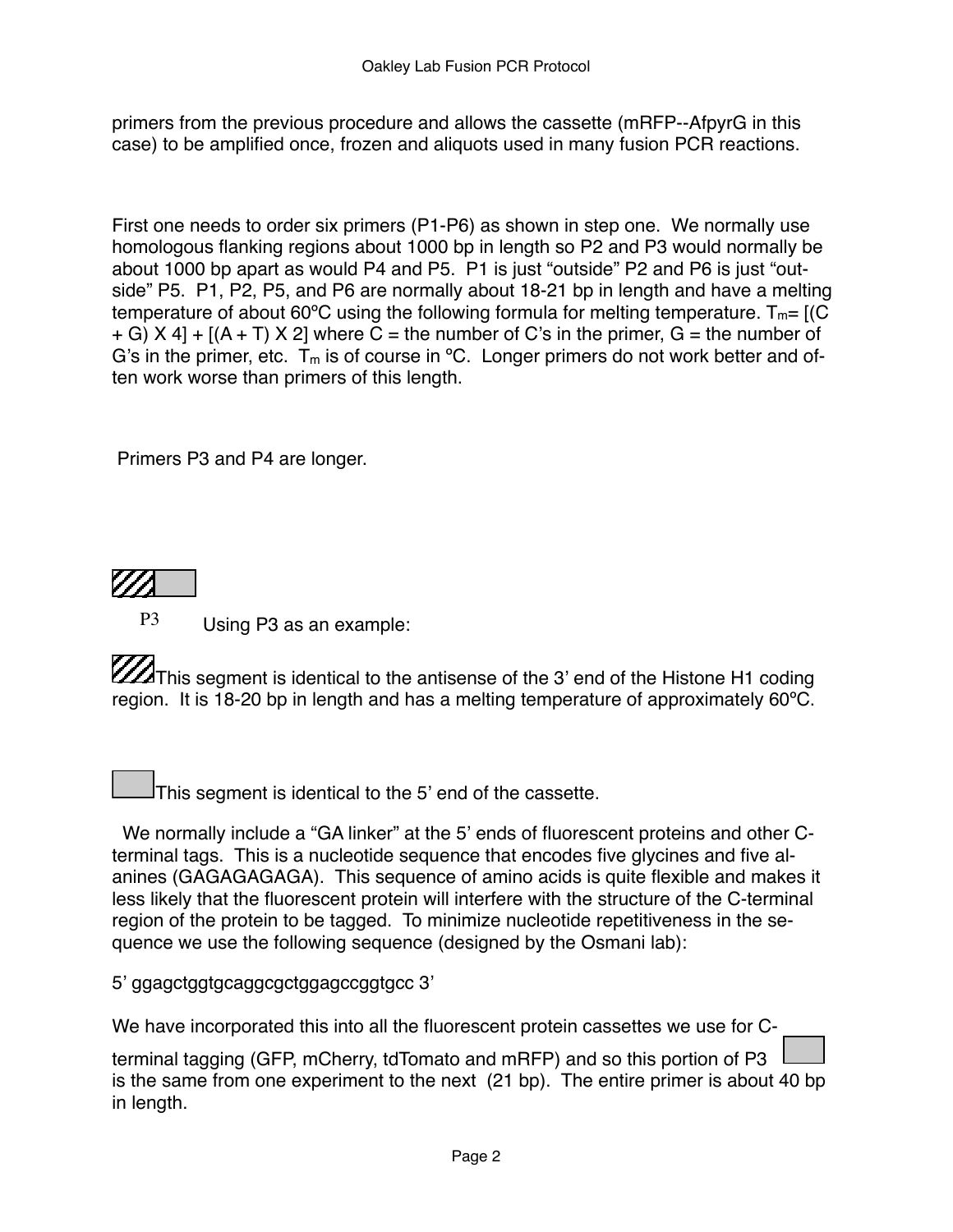The design parameters for P4 are essentially the same as for P3. One portion corresponds to the 3' UTR of the selectable marker (in this case the pyrG gene of As-

pergillus fumigatus) and the other portion  $\Box$  corresponds to a region in the 3' UTR of the targeted gene (in this case Histone H1).

First round amplification is carried out with 100 ng of (CsCl purified) genomic DNA for each of the two reactions. P1 and P3 are used to amplify one fragment and P4 and P6 the other.

Our PCR conditions are:

Enzyme used - Accuprime Pfx (INVITROGEN, CAT# 12344-024 in the US) (for amounts, consult manufacturer's protocol). Other enzymes may be used but this enzyme works well in our hands and has strong proofreading activity to minimize sequence changes.

Primer concentration: 300 nM final concentration for each primer

94°C, 2 min (Required to activate the Accuprime Pfx)

30 cycles: 94°C, 20 sec (denaturation) Ramp (slope) down to 70°C at maximum rate (most primers will not anneal in this step) 70°C, 1 sec Ramp down to annealing temperature at 0.1°C/sec

Note: Ramp rates (change in temperature per second also known as slopes) are important. Primers will anneal and extend while the machine is ramping down to and up from the annealing temperature. Since different PCR machines have different rates of temperature increase and decrease, a program developed for one machine will not necessarily give the same results on another machine. (The maximum ramp rate for older machines tends to be much less than for new machines.) We use a relatively slow ramp rate that works well and gives essentially identical results on different machines.

55°C, 30 sec (annealing step--annealing temperature is usually 5 ºC below the primer Tm)

Ramp up to extension temperature at 0.2°C/sec

68°C, 1 min (extension, change according to size; extension time is 1 min/kb of the fragment being amplified)

Ramp up at maximum rate to 94°C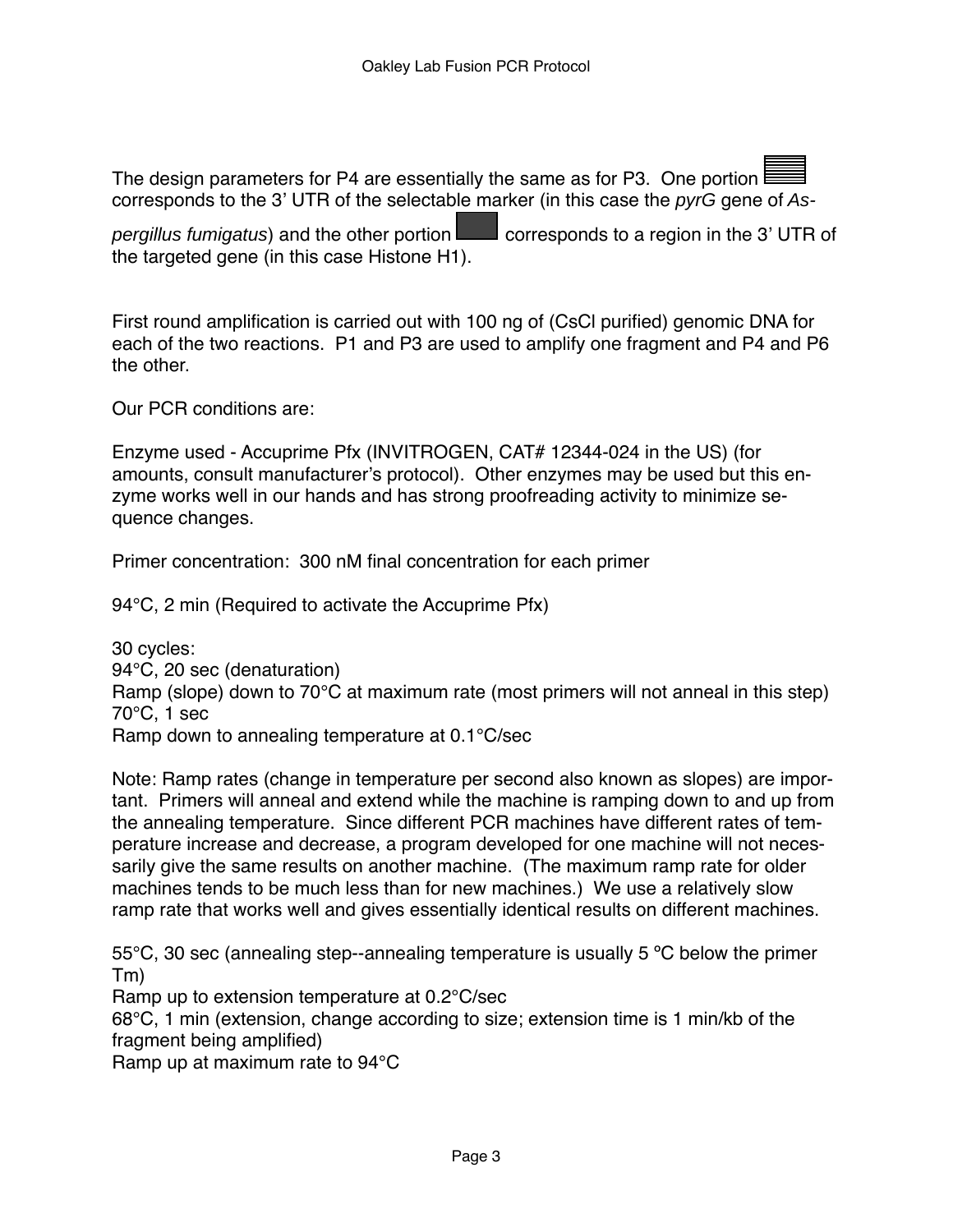Primers and nucleotides are removed before proceeding to the fusion PCR step. We normally use Qiagen's QIAquick PCR Purification Kit (catalog # 28194 in the US). We normally check the purified products by agarose gel electrophoresis, but the amplification almost never fails unless there was an error in the design of the primers.

Below are two gels from the first round PCR of our most recent tagging experiment. In each case the two flanking sequences for 11 different genes were correctly amplified. Amplified bands are shown with arrows.



Fusion PCR

The two amplified flanking sequences and the cassette are mixed and amplified using nested primers (P2 and P5). **In our hands, using nested primers, as opposed to using the original primers (P1 and P6), greatly increases the specificity of the amplification .**

Our PCR conditions are:

Enzyme used - Accuprime Taq hi fi (INVITROGEN, CAT# 12346-086) (for amounts, consult manufacturer's protocol) Note: This is not the same enzyme that is used for the first round PCR. Accuprime Taq hi fi works better for long fragments than Accuprime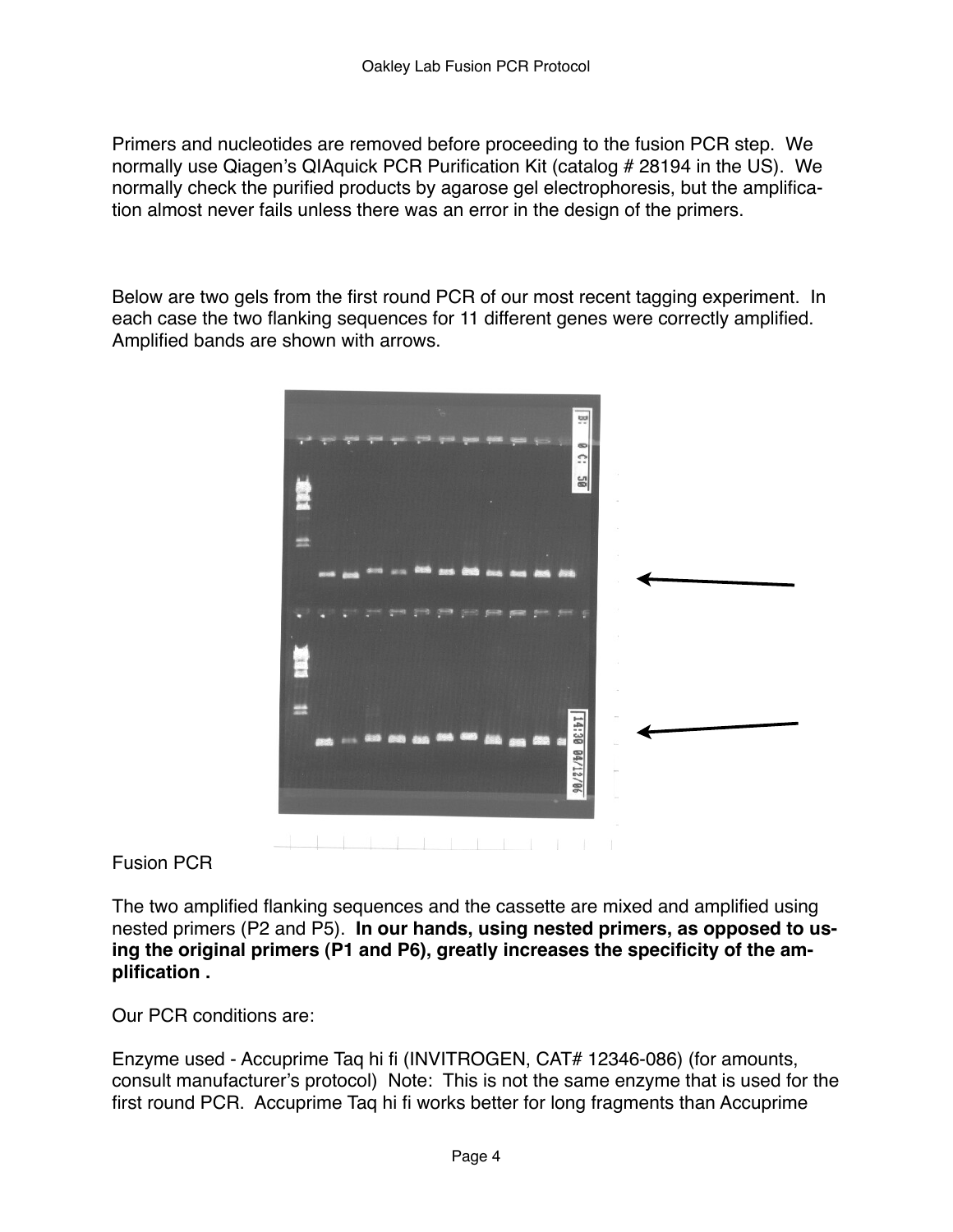pfx. Accuprime Taq hi fi does contain a proofreading enzyme but the fidelity of DNA replication is not as high as that of Accuprime pfx.

Template used – 2 flanking DNA + cassette DNA (use approximately equal amounts; 0.5  $\mu$ l of each cleaned PCR product. The PCR amplified DNA is not quantified with any precision. The cassette is normally amplified once, cleaned, frozen at -80ºC and thawed and an aliquot used for each fusion PCR. The cassette does not need to be amplified each time.)

Primer concentration: 400 nM final concentration for each primer

94°C, 2 min (to activate Accuprime Taq hi fi)

10 cycles:

94°C, 20 sec (denaturation) Ramp down to 70°C at maximum rate (most primers should not anneal in this step) 70°C, 1 sec Ramp down to annealing temperature at 0.1°C/sec 55°C, 30 sec (annealing step, the annealing temp is normally 5°C below the primer  $T_{m}$ ) Ramp up to extension temperature at 0.2°C/sec 68°C, 5 min (extension, the extension time is normally 1 min/kb of the expected fusion PCR fragment) Ramp up at maximum rate to 94°C

5 cycles: 94°C, 20 sec (denaturation) Ramp down to 70°C at maximum rate 70°C, 1 sec Ramp down to annealing temperature at 0.1°C/sec 55°C, 30 sec (annealing) Ramp up to extension temperature at 0.2°C/sec 68°C, 5 min extension time for the first cycle. **Increase extension time for each sub-**

## **sequent cycle by 5 sec as enzymes are losing potency. The last cycle will be 5 min 20 sec**

Ramp up at maximum rate to 94°C

10 cycles:

94°C, 20 sec (denaturation)

Ramp down to 70C at maximum rate (most primers will not anneal at this temp range) 70°C, 1 sec

Ramp down to annealing temperature at 0.1°C/sec

55°C, 30 sec (annealing, change according to primer Tm)

Ramp up to extension temperature at 0.2°C/sec

68°C, 5 min 20 sec extension time for first cycle. **Increase extension time by 20 sec for every subsequent cycle as enzymes will be losing potency. The last cycle will be 9 min 20 sec.**